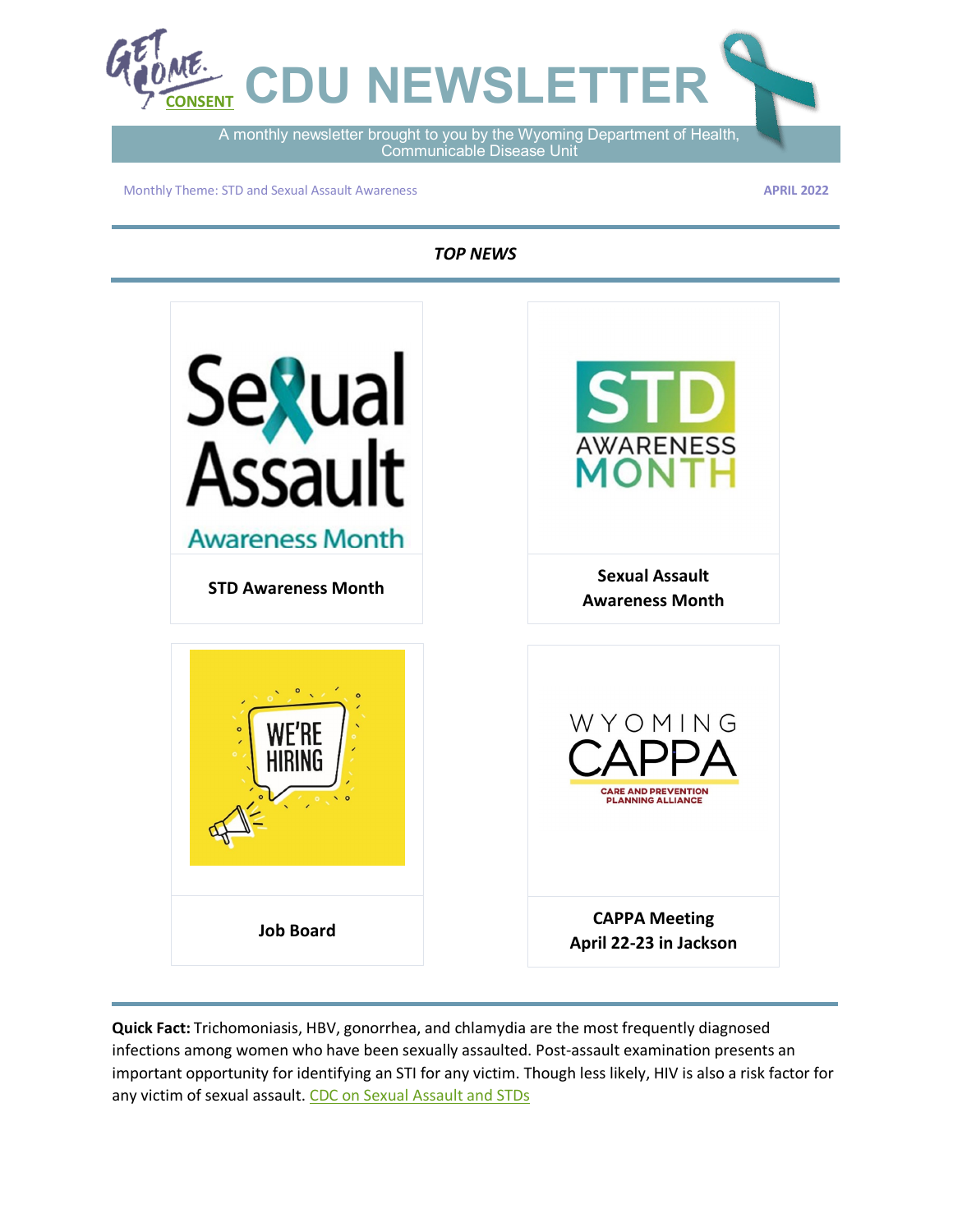

**New National Suicide Prevention Lifeline: 988** You can still use 1-800-273-8255 and many others are availabl[e here.](https://www.apa.org/topics/crisis-hotlines)

The CDU Monthly Webinar is held every **3rd Tuesday of every month from 2-3 PM MT** via Zoom Please see the calendar at the end of this newsletter.

## **STD Awareness Month**



STD Awareness Month provides an opportunity to raise awareness about STDs and how they impact our lives; reduce STD-related stigma, fear, and discrimination; and ensure people have the tools and knowledge to prevent, test for, and treat STDs.

CDC estimates that about 20 percent of the U.S. population – approximately one in five people in the U.S. – had an STI on any given day in 2018, and STIs acquired that year cost the American health care system nearly \$16 billion in health care costs alone. Preliminary 2020 data indicate reported STDs in the U.S. dropped as clinics and healthcare offices closed, then resurged when they reopened.



# **CDU Monthly Webinar**



CDU HIV, STD, and Hepatitis Risk Assessment and Basic PRISM Data Entry Tuesday, April 19th, 2pm

Register in advance for this meeting: [https://us02web.zoom.us/meeting/register/tZUvdO2rqzsuH9Q1ir44A8Jx](https://us02web.zoom.us/meeting/register/tZUvdO2rqzsuH9Q1ir44A8JxQa5LLV1I8w3k) [Qa5LLV1I8w3k](https://us02web.zoom.us/meeting/register/tZUvdO2rqzsuH9Q1ir44A8JxQa5LLV1I8w3k)

After registering, you will receive a confirmation email containing information about joining the meeting.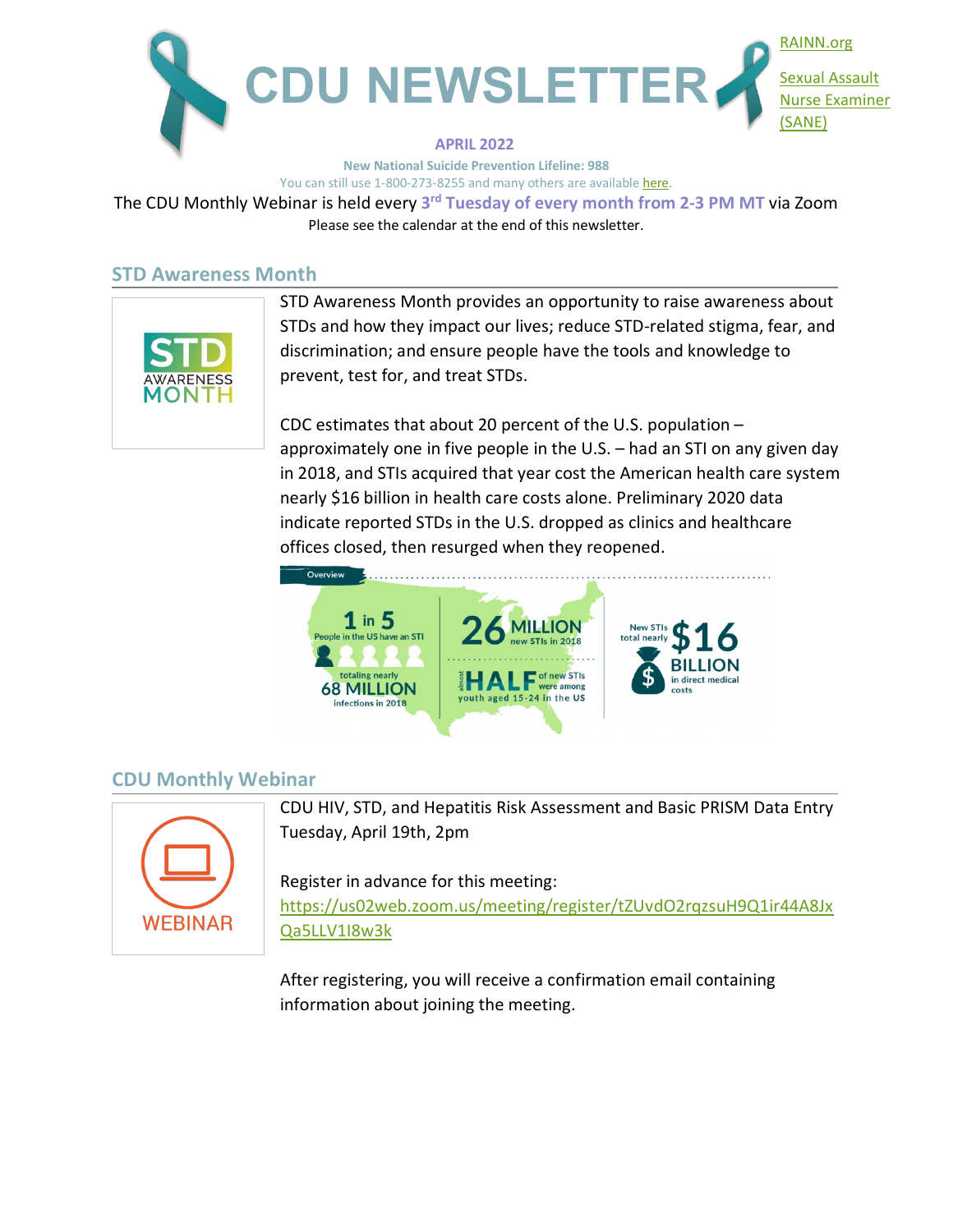

# **Job Board**



[CDU Surveillance Program Manager](https://www.governmentjobs.com/careers/wyoming/jobs/3230238/hsep10-2021-01610-communicable-disease-surveillance-cheyenne?keywords=Communicable%20Disease%20Unit&pagetype=jobOpportunitiesJobs) [CDU DIS/Epidemiologist](https://www.governmentjobs.com/careers/wyoming/jobs/3204885/hsep09-2021-01409-communicable-disease-epidemiologist-cheyenne?keywords=Communicable%20Disease%20Unit&pagetype=jobOpportunitiesJobs) [CDU AWEC DIS/Epidemiologist](https://www.governmentjobs.com/careers/wyoming/jobs/3409516/ataw99-2022-02731-epidemiologist-disease-intervention-specialist-cheyenne?keywords=Communicable%20Disease%20Unit&pagetype=jobOpportunitiesJobs)

# **Sexual Assault Awareness Month**



April is Sexual Assault Awareness Month, a time to focus the attention to the prevalence of sexual assault and educate communities, individuals and relatives about how to prevent it. Sexual harassment, assault, and abuse can happen anywhere, including in online spaces. Consent means both partners have a say in what they're comfortable doing together. It also means that, even if you (or your partner) have said "yes" to something in the past, you (or your partner) can absolutely say "no" to that same thing at any time. Even if you're already "in the moment." Even if you've already done it before. What you want matters. Find out more about consent at [https://knowyo.org/get-consent/.](https://knowyo.org/get-consent/)



# **Prevention Heroes**



Shout out to Lauren at Big Horn County for her amazing work with the TB Program!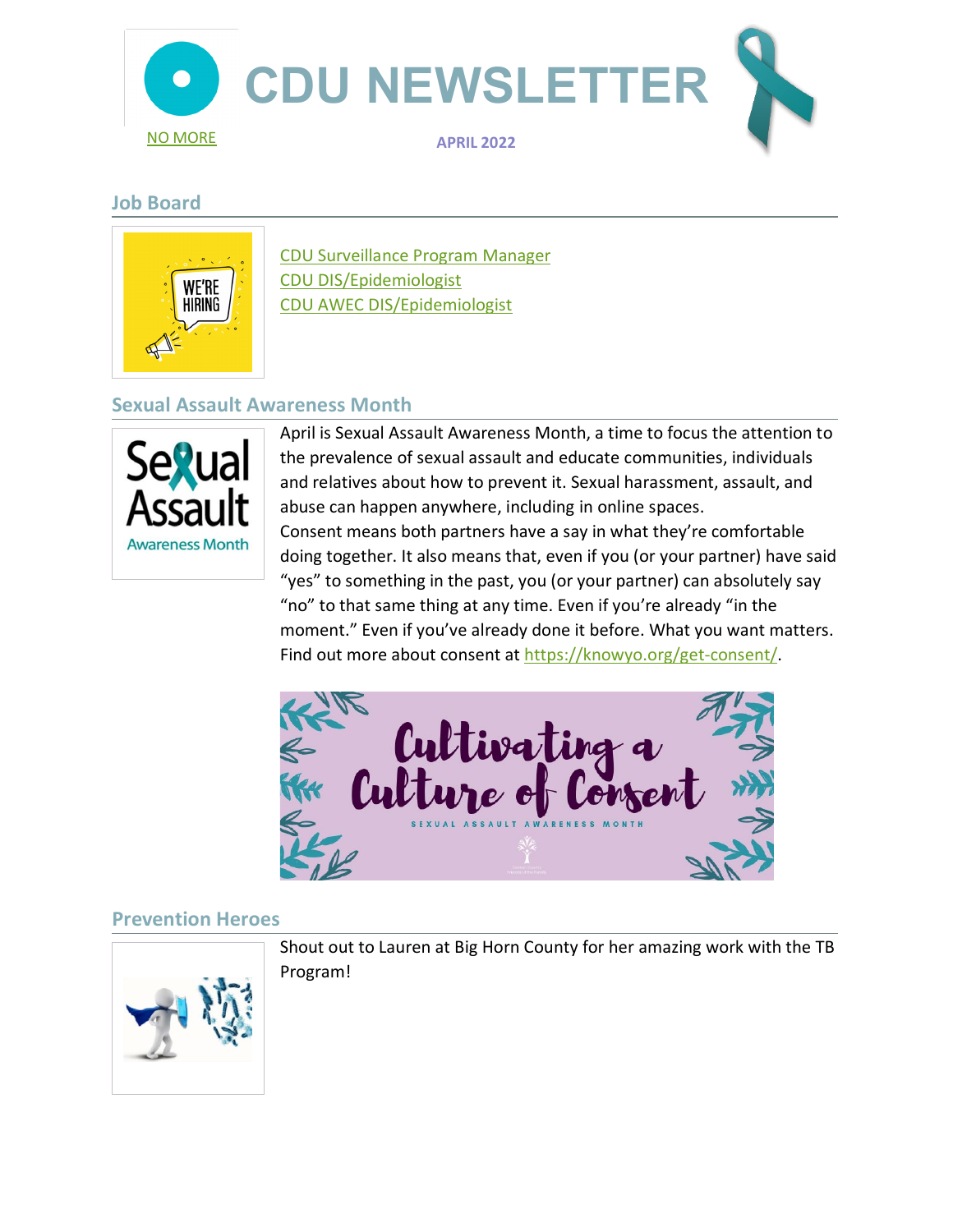

#### **340B**



Last year the 340B OPAIS system began sending annual recertification email notices at the beginning of May. When the email is received, the primary contact will login to their OPAIS account to update the information for your office within two weeks of receiving the email. Sarah then completes the recertification attestation process for CDU.

Additionally, the clinic (sub-recipient) must meet the following criteria to be recertified under CDUs 340B designation:

- The sub-recipient's information must be complete, accurate, and correct.
- The sub-recipient meets all 340B Program eligibility requirements.
- The sub-recipient must comply with all requirements and any accompanying regulations including, but not limited to, the prohibition against duplicate discounts and diversion.
- The sub-recipients must maintain auditable records pertaining to compliance with the requirements.
- The sub-recipient acknowledges its responsibility to contact CDU as soon as possible if there is any change in 340B eligibility and/or breach by the sub-recipient.

CDU 340B guidance can be found at https://health.wyo.gov/publichealth/communicable-disease-unit/hivprevention-program/340b-expedited-partner-therapy/

#### **CAPPA**



The Wyoming Comprehensive Care and Prevention Planning Alliance (CAPPA) is the statewide community planning group for HIV, AIDS, hepatitis and sexually transmitted infections (STI) Wyoming. 2022 CAPPA Meeting Schedule April 22-23, Jackson August 13-14, Gillette October 21-22, Laramie

For more information go to the CDU CAPPA website at <https://health.wyo.gov/publichealth/communicable-disease-unit/cappa/>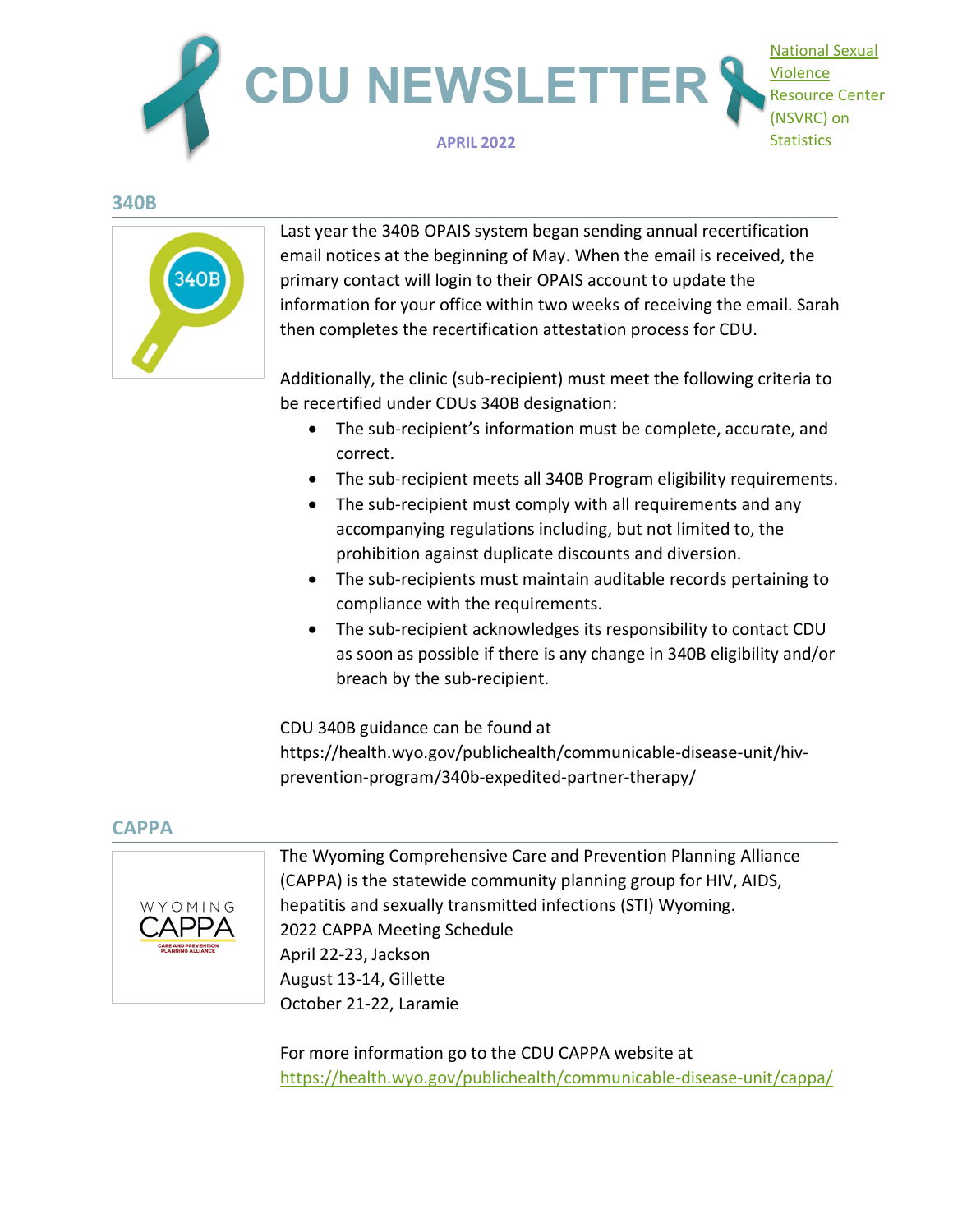

#### **Curry**



Upcoming Curry TB Center Training Opportunities:

April 28th: Basics on Laboratory Diagnostic Tests for Active TB May 18<sup>th</sup>: Fundamentals of Medical & Case Management of Drug-Susceptible TB June 13th: Focus on LTBI – Seattle June 14-15: Tuberculosis Clinical Intensive - Seattle

#### Summer 2022

Achieving Treatment Completion for Drug-Susceptible TB: Rarely a Straight Path Case Management for Latent TB Infection Tuberculosis Contact Investigation

### <https://www.currytbcenter.ucsf.edu/trainings>

# **Upcoming Events**



June: PRIDE June 27<sup>th</sup> HIV Testing Day July 28<sup>th</sup>: World Hepatitis Day Aug 31<sup>st</sup>: Overdose Awareness Day